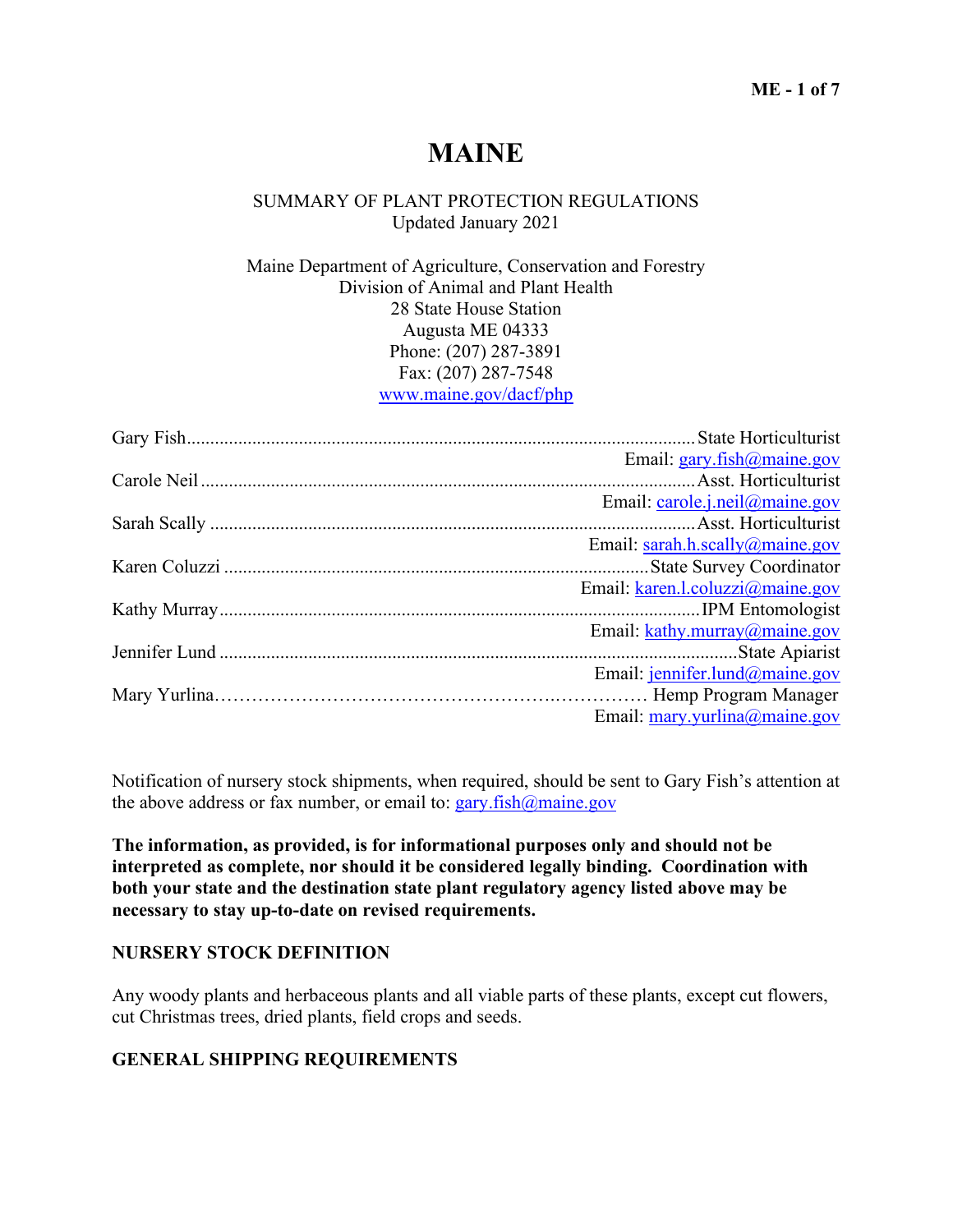# **ME - 2 of 7**

Any nursery stock shipped into Maine shall have an inspection certificate, issued by the appropriate regulatory official of the state of origin, attached to each package and the contents must be apparently free of plant pests.

# **NOXIOUS WEEDS**

The plants listed below are illegal to import, export, buy sell or intentionally propagate in Maine. The ban includes all cultivars, varieties and hybrids of these plants. Maine's invasive terrestrial plant list is scheduled for review in 2021. Plants maybe added or removed during this review.

| Scientific name        | <b>Common name</b>         |
|------------------------|----------------------------|
| Acer platanoides       | Norway Maple               |
| Alliaria petiolate     | Garlic Mustard             |
| Berberis thunbergii    | Japanese Barberry          |
| Celastrus orbiculatus  | <b>Asiatic Bittersweet</b> |
| Elaeagnus umbellata    | Autumn Olive               |
| Euonymus alatus        | Winged Euonymus            |
| Fallopia japonica      | Japanese Knotweed          |
| Frangula alnus         | Glossy buckthorn           |
| Hesperius matronalis   | Dame's Rocket              |
| Iris pseudacorus       | Yellow Iris                |
| Lonicera morrowii      | Morrow's Honeysuckle       |
| Lonicera tatarica      | Tartarian Honeysuckle      |
| Lythrum salicaria      | Purple Loosestrife         |
| Robinia pseudoacacia   | <b>Black Locust</b>        |
| Rosa multiflora        | Multiflora Rose            |
| Acer ginnala           | Amur Maple                 |
| Aegopodium podagraria  | Bishop's Weed              |
| Ailanthus altissima    | Tree of Heaven             |
| Amorpha fruticosa      | False Indigo Bush          |
| Artemisia vulgaris     | Common Mugwort             |
| Berberis vulgaris      | Common Barberry            |
| Euphorbia cyparissias  | <b>Cypress Spurge</b>      |
| Ligustrum vulgare      | <b>Common Privet</b>       |
| Lonicera japonica      | Japanese Honeysuckle       |
| Lonicera maackii       | Amur or Bush Honeysuckle   |
| Populus alba           | <b>White Cottonwood</b>    |
| Impatiens glandulifera | Ornamental Jewelweed       |
| Ampelopsis glandulosa  | Porcelain Berry            |
| Fallopia baldschuanica | <b>Chinese Bindweed</b>    |
| Microstegium vimineum  | Japanese Stilt Grass       |
| Paulownia tomentosa    | Paulownia                  |
| Persicaria perfoliata  | Mile a Minute Weed         |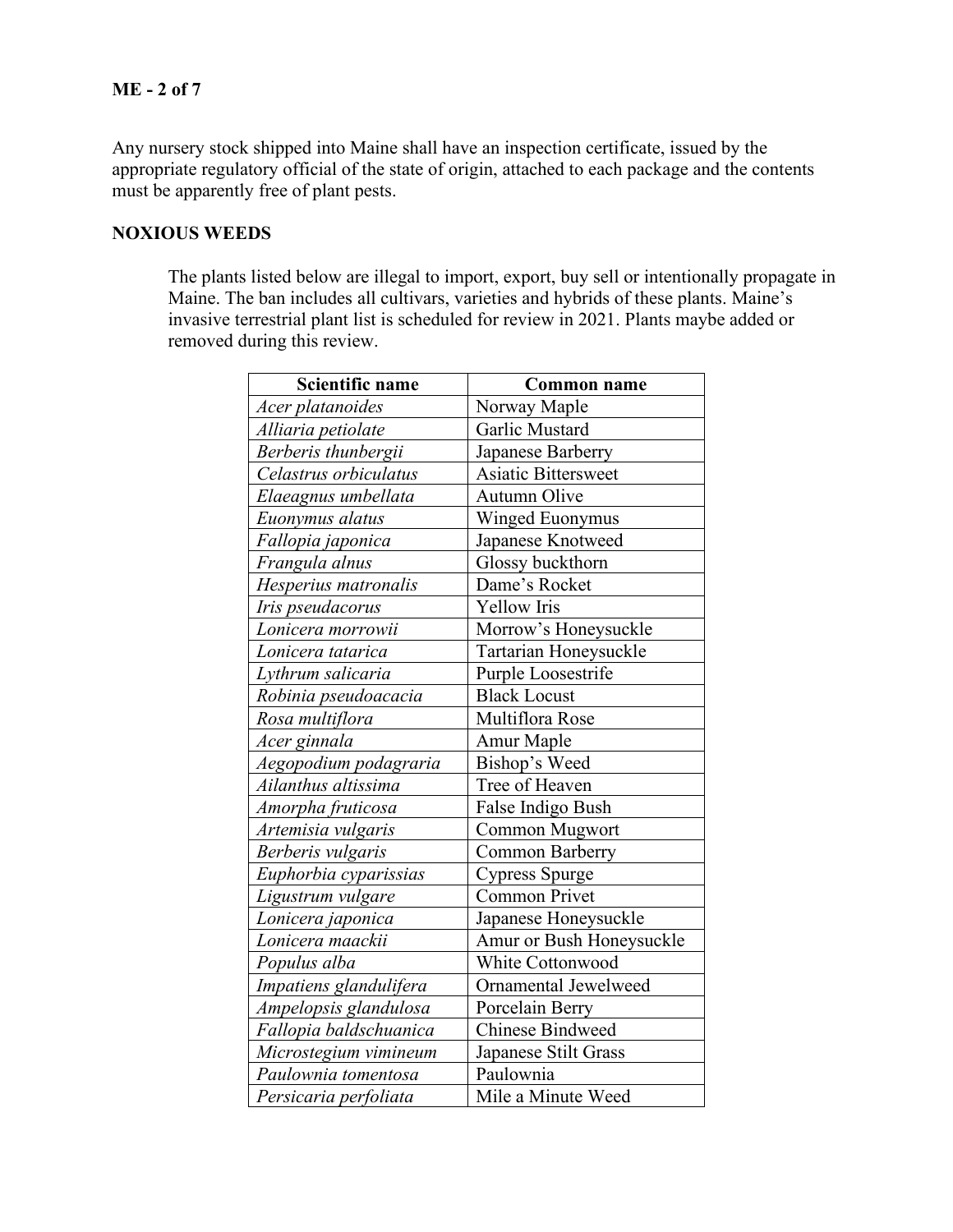*Phellodendron amurense* | Amur Cork Tree

[Note: The following list of aquatic noxious weeds is regulated by the Department of Environmental Protection (38 MRS section 410-N). For more information: www.maine.gov/dep/water/invasives/index.html]

Brazilian elodea (*Egeria densa*), hydrilla (*Hydrilla verticillata*), curly leaved pondweed (*Potamogeton crispus*), parrot feather (*Myriophyllum aquaticum*), European frogbit (*Hydrocharis morsus-ranae*), variable leaf milfoil (*Myriophyllum heterophyllum*), European naiad (*Najas minor*), water chestnut (*Trapa natans*), Eurasian milfoil (*Myriophyllum spicatum*), yellow floating heart (*Nymphoides peltata*), Fanwort (*Cabomba caroliniana*).

# **QUARANTINES AND ADDITIONAL REQUIREMENTS**

# **EMERALD ASH BORER QUARANTINE**

PEST: Emerald Ash Borer (*Agrilus planipennis*)

STATES REGULATED: All states where EAB is present

MATERIALS REGULATED: Ash (*Fraxinus spp.*) including: roundwood (logs, pulpwood etc.), ash green lumber, chipped material with ash, all hardwood firewood, rooted ash for planting (nursery stock) or any other article that poses a risk of moving emerald ash borer.

RESTRICTIONS: Movement of regulated articles solely within the quarantined area of the state is allowed without restriction.

The movement of EAB regulated articles within Maine is currently governed by an interior state quarantine. The details of which can be found at: www.maine.gov/eab.

Movement of EAB regulated articles to Maine from out-of-state is currently governed by an Emergency Order. The details of the Emergency Order can be found here https://www.maine.gov/dacf/mfs/forest\_health/invasive\_threats/eabemergencyorder.shtml. Maine is currently in the process of writing rules to replace the Emergency Order. Information on proposed and final rules will be posted at www.maine.gov/eab.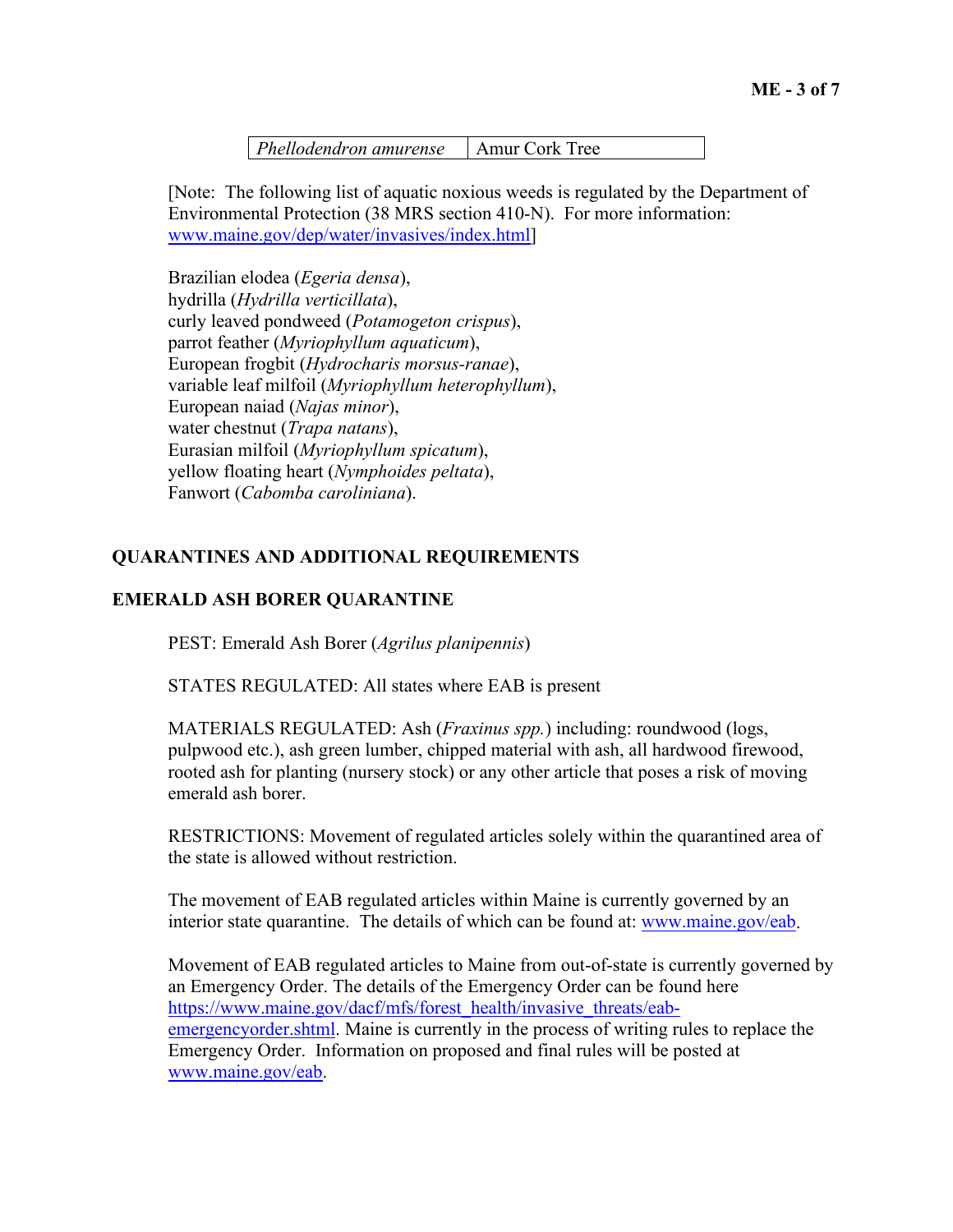# **HEMLOCK WOOLLY ADELGID QUARANTINE**

PEST: Hemlock Woolly Adelgid (*Adelges tsugae*)

## STATES REGULATED: All

MATERIALS REGULATED: Plants and plant products of hemlock (*Tsuga spp.*) including rooted plants (seedlings and nursery stock), hemlock branches and/or needles, chips with branches and/or needles, un-composted bark with branches and/or needles.

#### RESTRICTIONS:

• Shipments of regulated materials from hemlock woolly adelgid infested areas including: the entire states of: AK, CA, CT, DE, MA, MD, NC, NH, NJ, OR, RI, WA, infested counties in the states of: GA, KY, ME, MI, NY, OH, PA, SC, TN, VA, VT, WV in Canada the provinces of British Columbia and Nova Scotia and any other counties, states or provinces where hemlock woolly adelgid is known to occur.

And destined to:

o Quarantine areas of Maine: the entire counties of Knox, Lincoln, Sagadahoc and York and portions Androscoggin, Cumberland, Hancock, Kennebec and Waldo Counties. (For a full list of quarantine areas go to www.maine.gov/dacf/php/horticulture/mainehwacounties.shtml)

Shipments are unrestricted.

o Non-Quarantine areas of Maine including the entire counties of Aroostook, Franklin, Oxford, Penobscot, Piscataquis, Somerset and Washington and portions of Androscoggin, Cumberland, Hancock, Kennebec and Waldo Counties. (For a full list of quarantine areas go to www.maine.gov/dacf/php/horticulture/mainehwacounties.shtml)

Shipments are prohibited. Except under the limited circumstances outlined in the hemlock woolly adelgid quarantine  $(www.mainloop/sos/cec/rules/01/001/001c266.docx)$ 

- Shipment of regulated materials originating from a state or county where hemlock woolly adelgid is not known to occur and destined to:
	- o Quarantine areas of Maine: the entire counties of Knox, Lincoln, Sagadahoc and York and portions Androscoggin, Cumberland, Hancock, Kennebec and Waldo Counties. (For a full list of quarantine areas go to www.maine.gov/dacf/php/horticulture/mainehwacounties.shtml)

Shipments are unrestricted.

o Non-Quarantine areas of Maine including the entire counties of Aroostook, Franklin, Oxford, Penobscot, Piscataquis, Somerset and Washington and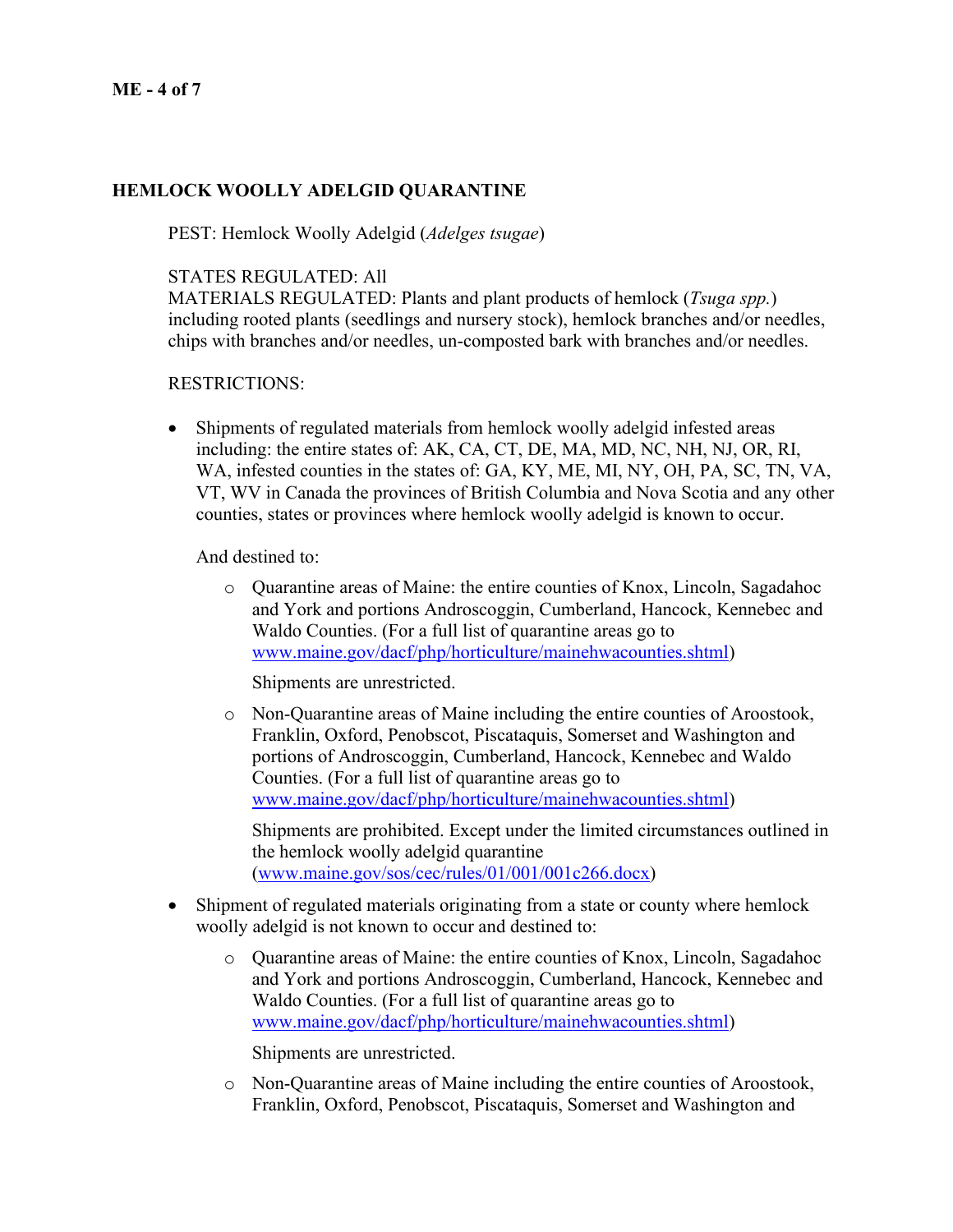portions of Androscoggin, Cumberland, Hancock, Kennebec and Waldo Counties. (For a full list of quarantine areas go to www.maine.gov/dacf/php/horticulture/mainehwacounties.shtml)

Shipments must be accompanied by a phytosanitary certificate or a certificate of origin signed by a plant regulatory official in the originating state that includes the number and type of regulated articles and attests to the following information:

- The shipment originated from a non-regulated area
- The shipment has not been held in a regulated area
- The shipment has not been exposed to regulated articles from regulated areas

Find more information on moving hemlock plant material to Maine at www.maine.gov/dacf/php/horticulture/importinghemlocks.shtml

# **WHITE PINE BLISTER RUST QUARANTINE**

PEST: The fungus *Cronartium ribicola* which causes white pine blister rust.

STATES REGULATED: All

MATERIALS REGULATED: Plants of *Ribes spp.*

RESTRICTIONS: (1) *Ribes nigrum* is prohibited to all destinations in Maine. (2) Possession and planting of all other species of *Ribes* is prohibited in the following counties: Androscoggin, Cumberland, Hancock, Kennebec, Knox, Lincoln, Sagadahoc, Waldo, York and parts of Aroostook, Franklin, Oxford, Penobscot, Piscataquis, Somerset and Washington. For more information:

www.maine.gov/dacf/mfs/forest\_health/quarantine\_information.html#wpbr

# **PINE SHOOT BEETLE QUARANTINE**

Repealed January 2021

# **GYPSY MOTH QUARANTINE**

Repealed January 2021

# **EUROPEAN LARCH CANKER QUARANTINE**

PEST: European Larch Canker, *Lachnellula willkommi* (Dasycypha)

STATES REGULATED: In Maine parts of Hancock, Knox, Lincoln, Waldo and Washington Counties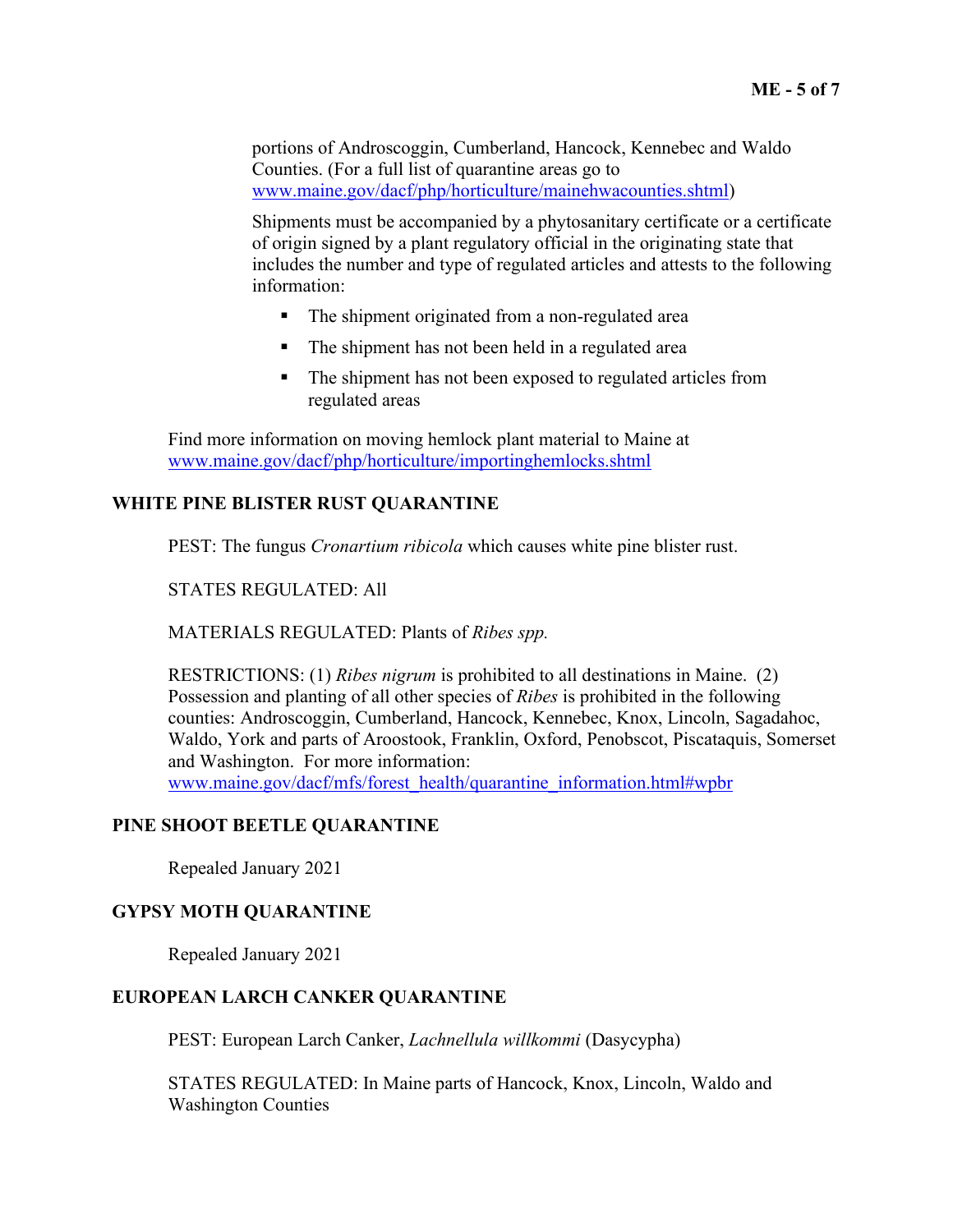MATERIALS REGULATED: Logs, pulpwood, branches, twigs, plants, scion and other propagative material of *Larix spp* and *Pseudolarix spp*. except seeds.

RESTRICTIONS: Conditions for moving regulated articles out of the regulated area is under the conditions specified in the European Larch Canker Quarantine Rules (https://www.maine.gov/dacf/mfs/forest\_health/documents/elc\_final\_rule\_Dec09.pdf)

#### **POTATO QUARANTINE**

PEST: Columbia Root Knot Nematode (*Meloidogyne chitwoodi*). Bacterial ring rot (*Clavibacter michiganense pv. sepedonicum* or *Corynebacterium sepedonicum*).

STATES REGULATED: Columbia Root Knot Nematode: OR, WA, ID and parts of NV, CA, CO, UT, VA. Bacterial Ring Rot: wherever it is present.

MATERIALS REGULATED: potato tubers, used containers, bags, machinery, and implements.

RESTRICTIONS: Seed and processing potatoes from a regulated area cannot enter the State of Maine. Tablestock potatoes can enter the state if they have been washed, there is no evidence of internal defects caused by the regulated pests, the potatoes have been treated with a sprout inhibitor when shipped between February 1 and May 30 of each year, and they are packed in consumer bags. Used machinery and equipment can enter Maine only if it has been thoroughly washed and disinfested, and used bags are prohibited entry. For more information:

www.maine.gov/sos/cec/rules/01/001/001c030.doc

# **IMPORTED SEED POTATOES**

No potato seed may be planted in the State of Maine in lots of one acre or more unless it meets the minimum disease standards of Maine certified seed as defined by the Commissioner of the Maine Department of Agriculture, Conservation and Forestry. Such standards are included in the Department's "Rules Governing Certification of Seed Potatoes in the State of Maine" (CMR 01-001, Chapter 252). For more information: www.maine.gov/sos/cec/rules/01/001/001c252.doc

#### **HEMP**

Maine's hemp laws and rules are found at www.maine.gov/dacf/php/hemp

#### **FIREWOOD**